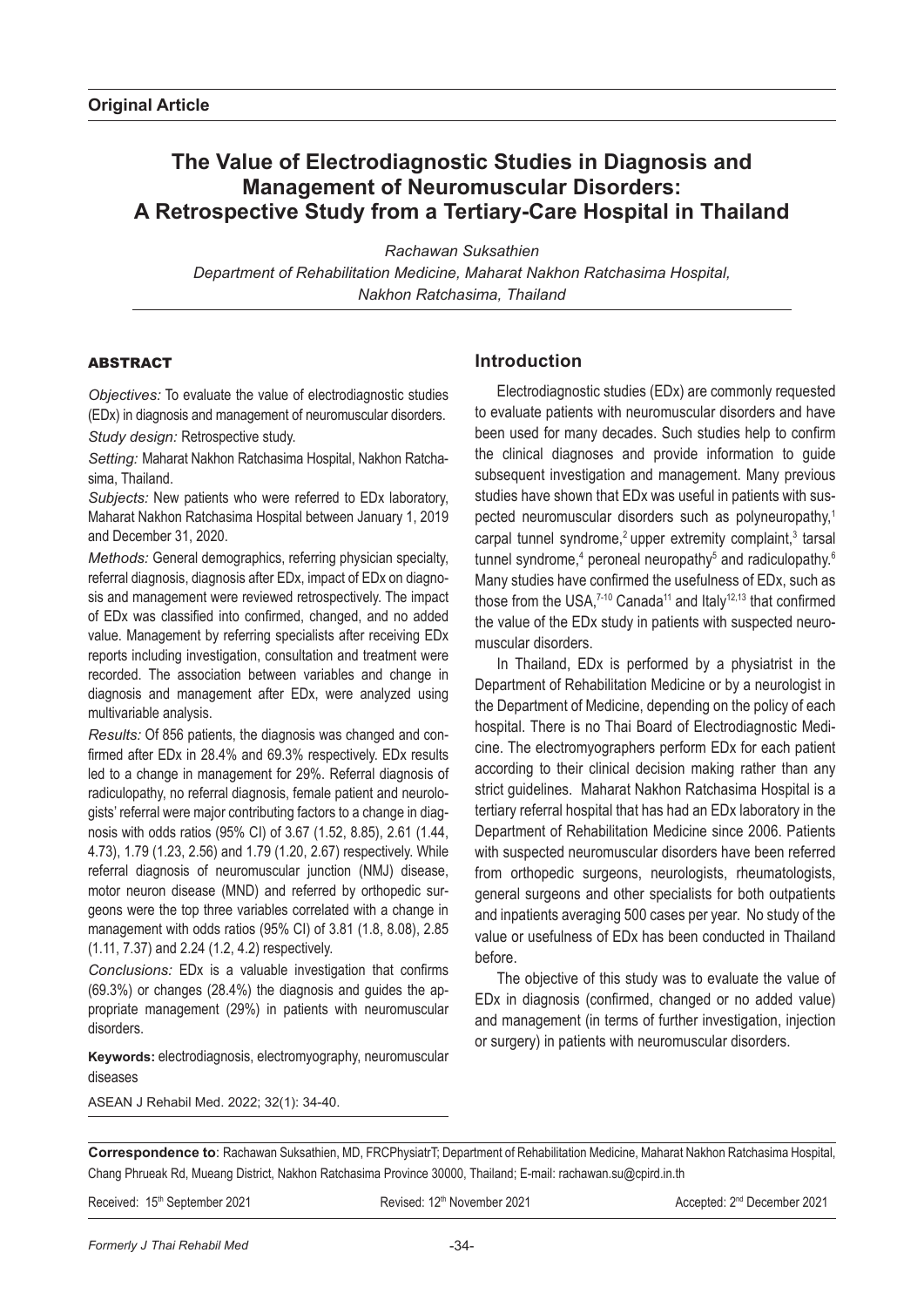## **Methods**

All patients who received an electrodiagnostic study (ICD 9: 9308) between January 1, 2019 and December 31, 2020 had their data collected from the Hospital database. The author reviewed electronic medical records of each patient. Only new consultations with a referral from other physicians were included in the present study. Sample size was calculated from power of 0.8, confidence level of 0.95, with an assumed relative risk of 1.5, therefore only 110 cases were required. However, all new patients in two calendar years were recruited in this study. EDx was performed for each patient by certified electromyographers who are physiatrists with a Diploma of the Thai Board of Rehabilitation Medicine or rehabilitation medicine in-training residents under close supervision of the staff. Six physiatrists worked as electromyographers in the period of this study. Patients were referred to EDx unit from specialists in Maharat Nakhon Ratchasima Hospital and other hospitals in Nakhon Ratchasima province. For patients referred from other hospitals, the specialties of referring physicians were unknown. Therefore, only "referred from other hospitals" was recorded. Patients who were firstly diagnosed and later received EDx by the same physiatrist were excluded to decrease potential bias.

The general demographic data including gender, age, diabetes mellitus (DM), type of patient (inpatient vs. outpatient), type of health coverage scheme, referring physician specialty, referral diagnosis, details of EDx, diagnosis after EDx, impact of EDx on diagnosis and management were recorded. Diagnoses were classified into carpal tunnel syndrome (CTS), other mononeuropathies, polyneuropathy, plexopathy, radiculopathy, myopathy, neuromuscular junction (NMJ) disease, motor neuron disease (MND), and others.11 No referral diagnosis was stated if there was no referral diagnosis or there were only symptoms noted in the medical records. Normal EDx, inconclusive results or upper motor neuron lesion (UMNL) were recorded if the electromyographers concluded those in EDx reports. Details of EDx including numbers of motor and sensory nerve conduction studies (NCS), needle electromyography (EMG), repetitive nerve stimulation studies (RNS), late response and electromyographer's name were recorded. If there was no referral diagnosis, the physiatrist's diagnosis on the day of clinical evaluation before the date of EDx was also recorded.

The impact of EDx was evaluated and classified into confirmed, changed, and no added value. The diagnosis was "confirmed" when EDx supported the referral diagnosis or diagnosis documented by the physiatrists for patients without any referral diagnosis. The diagnosis was regarded as "changed" when the diagnosis from EDx differed from the referral diagnosis or if there was no referral diagnosis and no physiatrist diagnosis then EDx provides a diagnosis. If EDx neither altered nor confirmed the referral diagnosis, "no added value" was identified. Inconclusive EDx study results or incidental diagnosis that do not correlate with the patient's

clinical and referral diagnosis were classified as no added value. Management by referring physicians after receiving EDx results within 3 visits or 3 months are considered associated with EDx results. Further investigation, other than blood work, such as imaging, lumbar puncture and biopsy, consultation with other specialists, referral to another hospital and treatment, such as injection or surgery, were recorded. Orthosis or rehabilitation management were not included as management after EDx. In a changed diagnosis group, the medical records of referring physicians on the next visit after EDx performed were studied to evaluate whether referring physicians recorded EDx results or not. If there was no medical record of an EDx report, it was assumed that the referring physicians would not see EDx results. Change in management was recorded if there was at least one change in management after referring physicians had seen EDx results. Management of patients referred from other hospitals could not be evaluated. Ethics approval was obtained from the Maharat Nakhon Ratchasima Hospital Institutional Review Board (058/2021).

Statistical analysis was studied using descriptive statistics, Student's t-test and chi-square test. Association between variables and change in diagnosis and management after EDx was analyzed using logistic regression analysis. *P*-value less than 0.05 was considered to indicate significance. The odds ratio shows the magnitude of association between variables and change in diagnosis and management after EDx.

### **Results**

One thousand and eight patients had EDx studies within the two- year study period in the EDx laboratory. One hundred and fifty-two cases were excluded: 120 cases had EDx at a physiatrist's request (no referring physician), 21 cases were follow-up/repeat EDx, and 11 cases had incorrect ICD-9 coding. Therefore, 856 patients were included in this study. The clinical characteristics of the studied patients are shown in Table 1. The mean age was 47.5 years (range, 0-87). Half were females. Almost all patients (96%) were outpatients. Four percent were children. Eighty-six percent live in Nakhon Ratchasima province. The universal coverage scheme was used by two-thirds of the patients. Most referring specialists were orthopedic surgeons (65%), followed by neurologists (19%) and internal medicine physicians (6.5%). About 6% of the patients were referred from other hospitals. The most common referral diagnoses were other mononeuropathies (26%), CTS (22%) and plexopathy (16%). Almost 7% of the patients had more than one referral diagnosis.

The referral diagnosis from each referring specialist is shown in Table 2. Most referrals from orthopedic surgeons were other mononeuropathies (32.7%), CTS (30.5%) and plexopathy (21%) respectively. While polyneuropathy (31.6%), NMJ disease (27.5%) and myopathy (13.5%) were common referral diagnoses from neurologists. Most referrals from other hospitals were other mononeuropathies (48.2%), CTS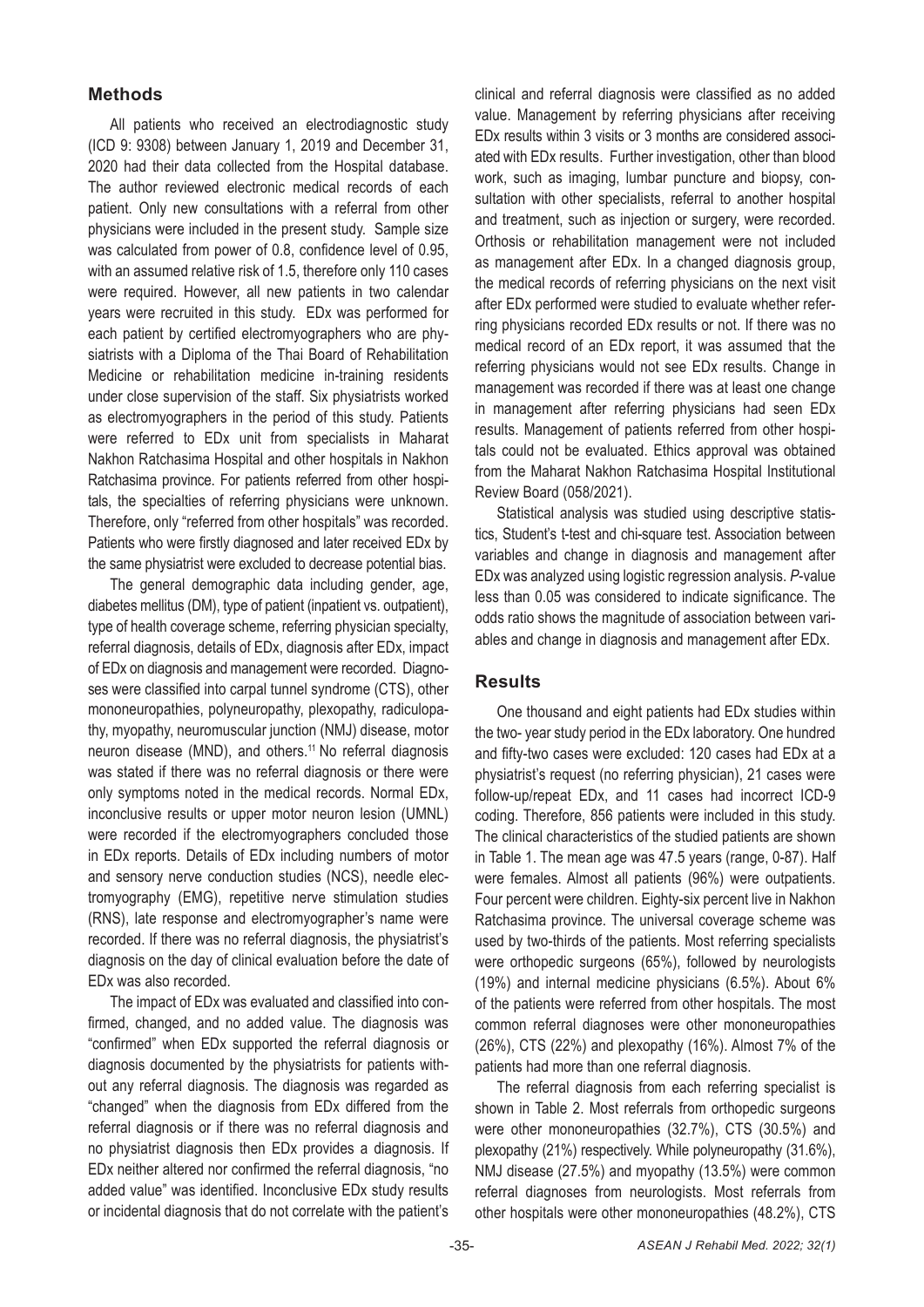|  |  | <b>Table 1.</b> Clinical characteristics of the studied patients ( $n = 856$ ) |  |  |  |  |  |  |
|--|--|--------------------------------------------------------------------------------|--|--|--|--|--|--|
|--|--|--------------------------------------------------------------------------------|--|--|--|--|--|--|

| Characteristics                              | Number (%) |
|----------------------------------------------|------------|
| Gender: female                               | 427 (49.9) |
| Inpatient                                    | 33(3.9)    |
| Pediatric (age < 15)                         | 33(3.9)    |
| Diabetes mellitus                            | 80 (9.4)   |
| Live in Nakhon Ratchasima province           | 735 (85.9) |
| Type of health coverage scheme               |            |
| Universal coverage scheme                    | 543 (63.4) |
| Social security scheme                       | 150 (17.5) |
| Government officer scheme                    | 127 (14.8) |
| Other (cash, private insurance, veteran)     | 36(4.2)    |
| Referring specialist                         |            |
| Orthopedic surgeon                           | 560 (65.4) |
| Neurologist                                  | 162 (18.9) |
| Internist                                    | 56 (6.5)   |
| Rheumatologist                               | 14(1.6)    |
| Surgeon (general and plastic)                | 9(1.1)     |
| Otolaryngologist                             | 2(0.2)     |
| Specialty not specified from other hospitals | 53 (6.2)   |
| More than one referral diagnoses             | 57 (6.7)   |

(17.9%) and polyneuropathy (12.5%). Considering 65 cases with no referral diagnosis, the percentage referred from orthopedic surgeons, neurologists, other specialists, and unspecified specialty from other hospitals were 74, 6, 15 and 5 respectively. Two cases were referred with myelitis and spinal cord lesion and were recorded as other referral diagnosis.

EDx includes motor and sensory NCS, EMG, RNS and late response. In Table 3, the mean numbers of EDx tests for each referral diagnosis are demonstrated. Almost all patients received NCS and EMG while RNS and late response were rarely used except RNS in NMJ disease. Patients with referral diagnosis of MND, myopathy, polyneuropathy and other diagnoses had more than 10 EDx tests.

CTS (26%), and other mononeuropathies (25%) were the most common diagnosis after Edx followed by polyneuropathy (14%) and plexopathy (12%). Normal or negative EDx results were noted in 114 cases (12%). Five cases (0.5%) with UMNL and 16 cases (1.7%) with inconclusive results were found. After EDx tests were performed, the diagnoses were changed in 243 cases (28.4%), confirmed in 593 cases (69.3%) and given no added value in 20 cases (2.3%).

A flow diagram showing patients with changed diagnosis after EDx is presented in Figure 1. From 243 cases with a change in diagnosis, there were 213 cases (88%) with a referral diagnosis and 30 cases (12%) with no referral diagnosis. In patients with a referral diagnosis that was changed after EDx, 43% had normal EDx results while 30% of results were normal in patients with no referral diagnosis. There was a decrease in the percentage of EDx diagnosis if the referral diagnosis was other mononeuropathies, plexopathy, NMJ disease, myopathy or MND. While CTS, polyneuropathy and radiculopathy showed similar proportions of referral and EDx diagnosis. Surprisingly, in patients with a change in diagnosis after EDx, there were 45 cases (19%) for which the medical records of the referring physicians mentioned nothing about the EDx results and the diagnosis was the same as the referral diagnosis. The referring physicians did not change the diagnosis after they had seen EDx reports in 8 patients. In some patients that had conflicting diagnosis between clinical opinion and EDx, discussion in medical records was noted.

The multivariable analysis of variables associated with change in diagnosis is shown in Table 4. Six variables that correlated with a change in diagnosis were: referral diagnosis of radiculopathy, no referral diagnosis, female patient, referred by neurologist, patient with DM and referral diagnosis of CTS with odds ratios (95% CI) of 3.67 (1.52, 8.85), 2.61 (1.44, 4.73), 1.79 (1.23, 2.56), 1.79 (1.20, 2.67), 0.52 (0.27, 0.99) and 0.48 (0.29, 0.77) respectively.

After the referring physicians received the EDx reports, the management changes related to EDx were studied. Two hundred and fifty patients (29%) had at least one change in management. From 434 managements, surgery was the most common form of management found in 35.7% of the patients. Carpal tunnel release in CTS (18.2%), nerve transfer or neurotization in brachial plexus injury (6.9%), and ulnar nerve transposition in ulnar neuropathy at the elbow (4.6%)

**Table 2.** Frequency of referral diagnosis from each referring specialist (n = 901)

| Referral diagnosis        | Total, n (%) | Referring specialists, n (%) |             |                  |               |
|---------------------------|--------------|------------------------------|-------------|------------------|---------------|
|                           |              | Orthopedic surgeon           | Neurologist | Other specialist | Not specified |
| None (symptom)            | 65(7.2)      | 48(8.1)                      | 4(2.3)      | 10(11.9)         | 3(5.4)        |
| <b>CTS</b>                | 200 (22.2)   | 180 (30.5)                   | 4(2.3)      | 6(7.1)           | 10 (17.9)     |
| Other mononeuropathies    | 237 (26.3)   | 193 (32.7)                   | 7(4.1)      | 10(11.9)         | 27 (48.2)     |
| Polyneuropathy            | 105 (11.7)   | 22(3.7)                      | 54 (31.6)   | 22(26.2)         | 7 (12.5)      |
| Plexopathy                | 143 (15.9)   | 124 (21.0)                   | 10(5.8)     | 5(6.0)           | 4(7.1)        |
| Radiculopathy             | 25(2.8)      | 20(3.4)                      | 2(1.2)      | 2(2.4)           | 1(1.8)        |
| Myopathy                  | 36(4.0)      | 0(0.0)                       | 23(13.5)    | 13(15.5)         | 0(0.0)        |
| NMJ disease               | 57(6.3)      | 0(0.0)                       | 47(27.5)    | 10(11.9)         | 0(0.0)        |
| <b>MND</b>                | 31(3.4)      | 1(0.2)                       | 20(11.7)    | 6(7.1)           | 4(7.1)        |
| Others (such as myelitis) | 2(0.2)       | 2(0.3)                       | 0(0.0)      | 0(0.0)           | 0(0.0)        |
| Total                     | 901 (100.0)  | 590 (100.0)                  | 171 (100.0) | 84 (100.0)       | 56 (100.0)    |

CTS, carpal tunnel syndrome; MND, motor neuron disease; NMJ, neuromuscular junction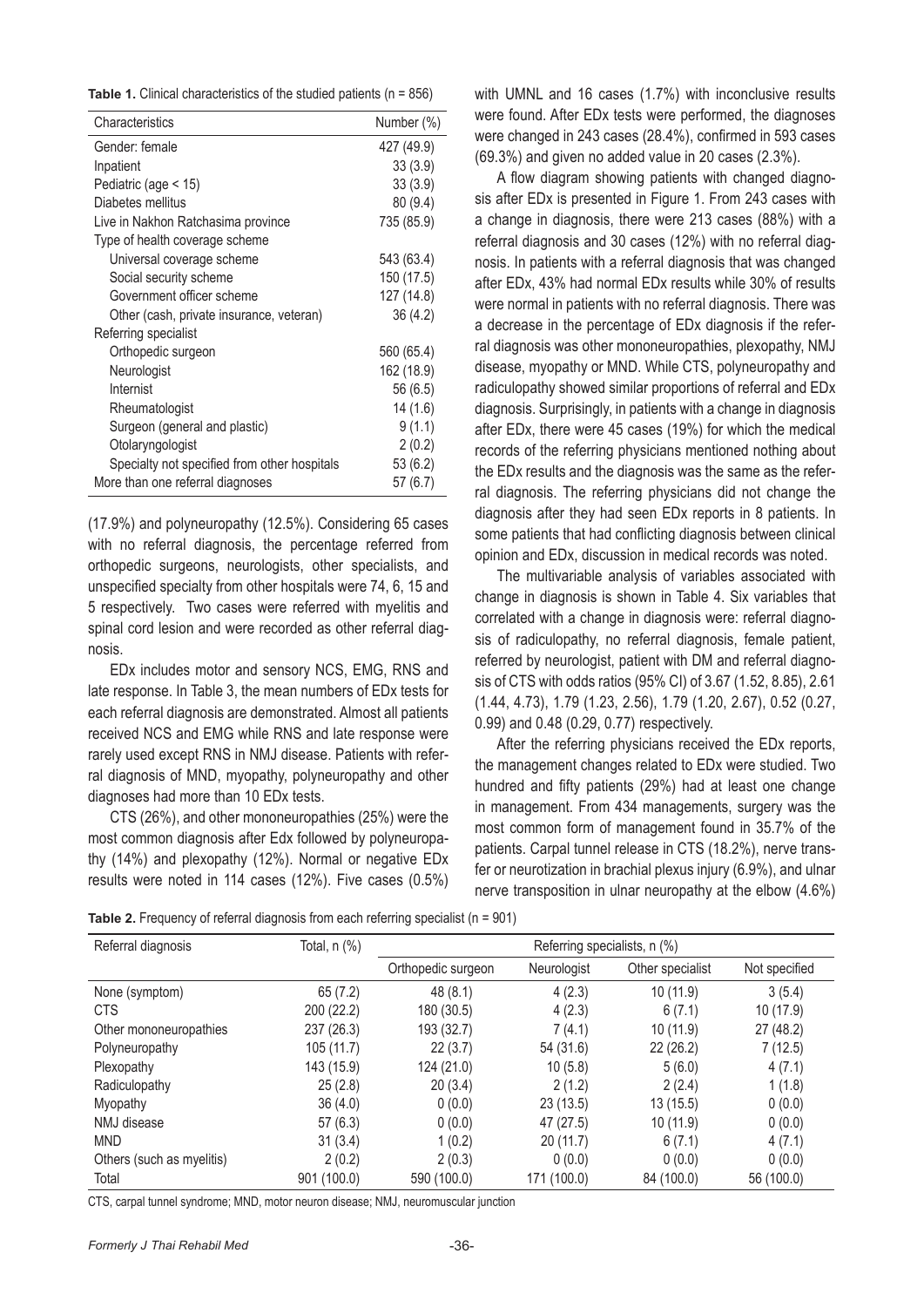#### **Table 3.** Number of EDx tests for each referral diagnosis

| Referral diagnosis             | Motor NCS <sup>1</sup> | Sensory NCS <sup>1</sup> | Needle EMG <sup>1</sup> | RNS <sup>1</sup> | Late response <sup>1</sup> | Total tests <sup>1</sup> |
|--------------------------------|------------------------|--------------------------|-------------------------|------------------|----------------------------|--------------------------|
| None (symptom)                 | 1.6(1.65)              | 1.1(1.29)                | 2.1(1.45)               | 0(0.0)           | 0(0.0)                     | 4.8(2.10)                |
| <b>CTS</b>                     | 3.55(1.17)             | 3.78(1.48)               | 0.8(1.32)               | 0(0.0)           | 0.04(0.28)                 | 8.18(2.87)               |
| Other mononeuropathies         | 2.23(1.93)             | 1.84(1.87)               | 3.08(2.10)              | 0(0.0)           | 0.03(0.35)                 | 7.19(3.92)               |
| Polyneuropathy                 | 5.15(1.85)             | 4.36 (1.91)              | 1.74(2.02)              | 0.01(0.1)        | 0.35(0.87)                 | 11.62(4.11)              |
| Plexopathy                     | 0.99(1.96)             | 1.31(1.84)               | 6.34(2.56)              | 0(0.0)           | 0.07(0.45)                 | 8.72 (3.95)              |
| Radiculopathy                  | 2.72(2.21)             | 2.28(1.74)               | 3.96(3.16)              | 0(0.0)           | 0.16(0.8)                  | 9.12(5.27)               |
| Myopathy                       | 4.61(2.49)             | 3.41(2.03)               | 2.5(1.78)               | 0.28(0.7)        | 0.19(0.52)                 | 11(4.85)                 |
| NMJ disease                    | 1.95(1.59)             | 1.14(1.37)               | 0.30(0.83)              | 1.68(0.71)       | 0.04(0.19)                 | 5.11(3.19)               |
| <b>MND</b>                     | 4.9 (1.70)             | 3.25(1.61)               | 4.65(1.74)              | 0(0.0)           | 0.26(0.63)                 | 12.45 (4.01)             |
| <b>Others</b>                  | 5.5(2.12)              | 2.5(0.71)                | 2.5(3.54)               | 0(0.0)           | 0(0.0)                     | 10.5(2.12)               |
| More than 1 referral diagnosis | 3.39(2.22)             | 3.09(2.07)               | 2.78(2.8)               | 0.12(0.47)       | 0.05(0.23)                 | 9.44(4.48)               |

CTS, carpal tunnel syndrome; EDx, electrodiagnostic study; EMG, electromyography; MND, motor neuron disease; NMJ, neuromuscular junction; RNS, repetitve nerve stimulation study

161 <sup>1</sup> **Mean (SD)** Figure 1*.* Figure 1*.* **Figure 1** 



**Figure 1.** Flow diagram of patients with changed diagnosis after EDx

rigare 1: 1 low diagram or patieme with changed diagroess andre EDA<br>CTS, carpal tunnel syndrome; EDx, electrodiagnostic study; MND, motor neuron disease; NMJ, neuromuscular junction; UMN, upper motor neuron lesion 015, carpar turiner syndrome; EDX, electrodiagnosite study; MND, motor neuron dis

were the most common operations performed on patients.<br>Tandas transfer in writt and feet drap  $(4.6\%)$  diseastery in radiculopatify (1.2%), thymectomy in this disease (0.9%), were treated with medication as appropriate to the referring physicians disagree with 1912 were studied and figure studies of bidding proceptury and at least one change privateles at least of the<br>(0.7%), tendon lengthening in equinus deformity that ruled EDx diagnosis. out peripheral neuropathy and tarsal tunnel release in tarsal The association of variables and change in managem tunnel syndrome were also informed by EDx studies (1.4%). Were analyzed using multivariable analysis (Table 5). Ther Interestingly, EDx results indicating UMN led to subsequent were 8 variables that correlated with a change in r miaging and two patients being diagnosed with brain turnor and filent. Referral diagnosis of NMJ disease, MND, orthopediculopation<br>metastasis and hydrocephalus. Electromyographers were argeons' referral, total number of t the first persons to note these suspicions in medical records ferral diagnosis of CTS, female, referral diagnosis and the EDx reports. EDx also affected the consultation, mononeuropathies and patients with DM were correla Tendon transfer in wrist and foot drop (1.6%), discectomy in radiculopathy (1.2%), thymectomy in NMJ disease (0.9%), imaging and two patients being diagnosed with brain tumor

referral to other hospitals and discharge in 31%, investigation in 25% and injection in 8% of the patients. Two patients were treated with medication as appropriate to the EDx diagnosis: however the referring physicians disagree with the EDx diagnosis.

The association of variables and change in management were analyzed using multivariable analysis (Table 5). There were 8 variables that correlated with a change in management. Referral diagnosis of NMJ disease, MND, orthopedic surgeons' referral, total number of the EDx tests  $\geq$  15, referral diagnosis of CTS, female, referral diagnosis of other mononeuropathies and patients with DM were correlated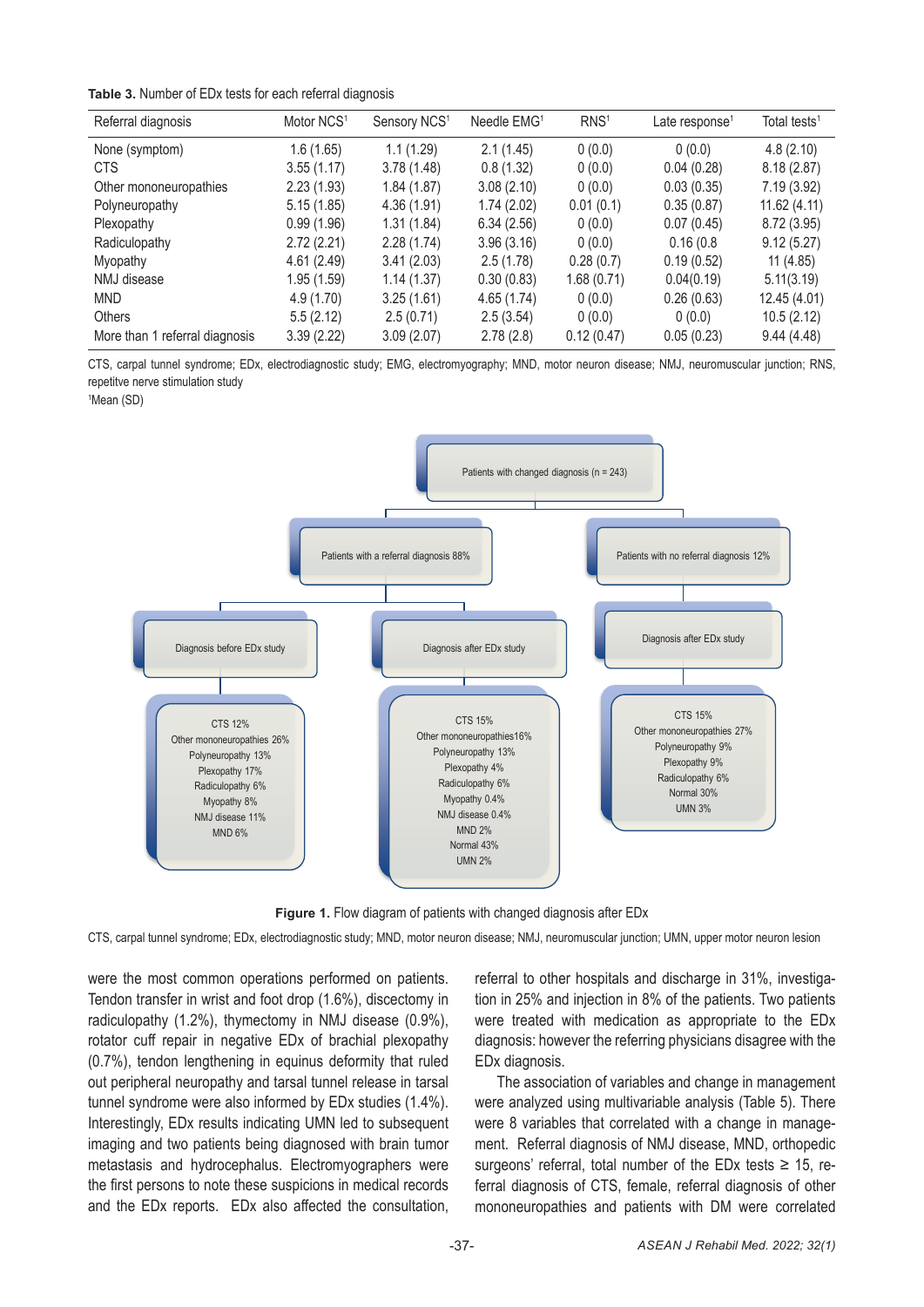**Table 4.** Multivariable analysis of variables associated with change in diagnosis

| <b>Factors</b>                                            | Odds ratio (95% CI) | p-value   |
|-----------------------------------------------------------|---------------------|-----------|
| Patient's characteristics                                 |                     |           |
| Age                                                       | 1.0009 (0.99, 1.01) | 0.849     |
| Female                                                    | 1.79 (1.23, 2.56)   | $0.002^*$ |
| DM                                                        | 0.52(0.27, 0.99)    | $0.047^*$ |
| Inpatient                                                 | 0.94(0.39, 2.26)    | 0.89      |
| Referring specialists: neurologist vs. orthopedic surgeon | 1.79 (1.20, 2.67)   | 0.005"    |
| Referral diagnosis                                        |                     |           |
| No referral diagnosis                                     | 2.61 (1.44, 4.73)   | $0.002^*$ |
| <b>CTS</b>                                                | 0.48(0.29, 0.77)    | $0.002^*$ |
| Radiculopathy                                             | 3.67 (1.52, 8.85)   | $0.004^*$ |
| Total number of ED <sub>x</sub> tests $\geq 15$           | 2.01 (1.13, 3.60)   | 0.18      |

CTS, carpal tunnel syndrome; DM, diabetes mellitus; EDx, electrodiagnostic study

|  |  |  |  |  |  | Table 5. Multivariable analysis of variables associated with change in management |
|--|--|--|--|--|--|-----------------------------------------------------------------------------------|
|--|--|--|--|--|--|-----------------------------------------------------------------------------------|

| Factors                                         | Odds ratio (95% CI)  | p-value        |
|-------------------------------------------------|----------------------|----------------|
| Patient's characteristics                       |                      |                |
| Age                                             | 1.004 (0.994, 1.014) | 0.46           |
| Female                                          | 1.61(1.15, 2.27)     | $0.01^{\circ}$ |
| DM                                              | 0.47(0.25, 0.88)     | $0.02^*$       |
| Inpatient                                       | 0.91(0.34, 2.43)     | 0.85           |
| Referring specialists:                          |                      |                |
| Orthopedic surgeon                              | 2.24(1.2, 4.2)       | 0.011          |
| Neurologist                                     | 0.64(0.32, 1.29)     | 0.21           |
| Other specialists (reference)                   |                      |                |
| Referral diagnosis                              |                      |                |
| <b>CTS</b>                                      | 2.07 (1.37, 3.29)    | $0.001^*$      |
| Other mononeuropathies                          | 0.5(0.32, 0.78)      | $0.002^*$      |
| NMJ disease                                     | 3.81(1.8, 8.08)      | < 0.001        |
| <b>MND</b>                                      | 2.85 (1.11, 7.37)    | $0.03^{\circ}$ |
| Total number of ED <sub>x</sub> tests $\geq 15$ | 2.08 (1.16, 3.73)    | $0.01^{\circ}$ |

CTS, carpal tunnel syndrome; DM, diabetes mellitus; EDx, electrodiagnostic study

with a change in management with odds ratios (95% CI) of 3.81 (1.8, 8.08), 2.85 (1.11, 7.37), 2.24 (1.2, 4.2), 2.08 (1.16, 3.73), 2.07 (1.37, 3.29), 1.61 (1.15, 2.27), 0.5 (0.32, 0.78) and 0.47 (0.25, 0.88) respectively.

#### **Discussion**

The present study showed 97.7% of the patients with neuromuscular disorders had their diagnoses either altered or confirmed after EDx. Consistent with the previous studies of Kothari et al,<sup>7</sup> and Lindstrom et al,<sup>11</sup> that demonstrated that EDx had been helpful in confirming and changing to new clinically relevant diagnoses in almost all cases. Nardin et al,<sup>9</sup> studied the diagnostic accuracy of EDx in the evaluation of weakness. They showed an overall diagnostic accuracy of 91%. The percentage of confirmation and change in diagnosis in this study was 69.3% and 28.4%. As in other research, the diagnoses were confirmed in 40-63% of cases<sup>7,8,10-12</sup> and were changed in 12.6-59.5% of cases.<sup>7,8,10-12</sup>

Confirmation of the diagnosis was around 70% in this study which is more than in the other studies. The proportion of the referring specialists may explain these findings. In this study, most referring specialists were orthopedic surgeons (65%) who had mostly diagnosed entrapment or focal nerve injury rather than complex ones. The very low percentage of general practitioners (GP) who referred patients for EDx in this study may be another reason. GP referrals from other hospitals accounted for only 6%. This contrasts with Mondelli et al,<sup>13</sup> Lindstrom et al,<sup>11</sup> and Cocito et al,<sup>12</sup> who reported GP referrals of 66%, 54% and 25% respectively. Neurologists and internal medicine physicians could not be easily differentiated because of the consultation and residency training system in the hospital. If these two specialties were summarized into the same group and called neurologists, they would account for 25% of referrals, which is still less than in the other studies. Most of the previous studies that investigated the usefulness of EDx showed that neurologists were the specialists with the most referral for EDx: 76% in Nardin et al,<sup>9</sup> and 31% in Cocito et al,<sup>12</sup> Multivariable analysis of variables associated with change in diagnosis could confirm this hypothesis. For those patients referred by a neurologist, the diagnosis was more than 80% more likely to be changed.

Twenty-eight percent of the patients had their diagnosis changed after EDx. A referral diagnosis of radiculopathy led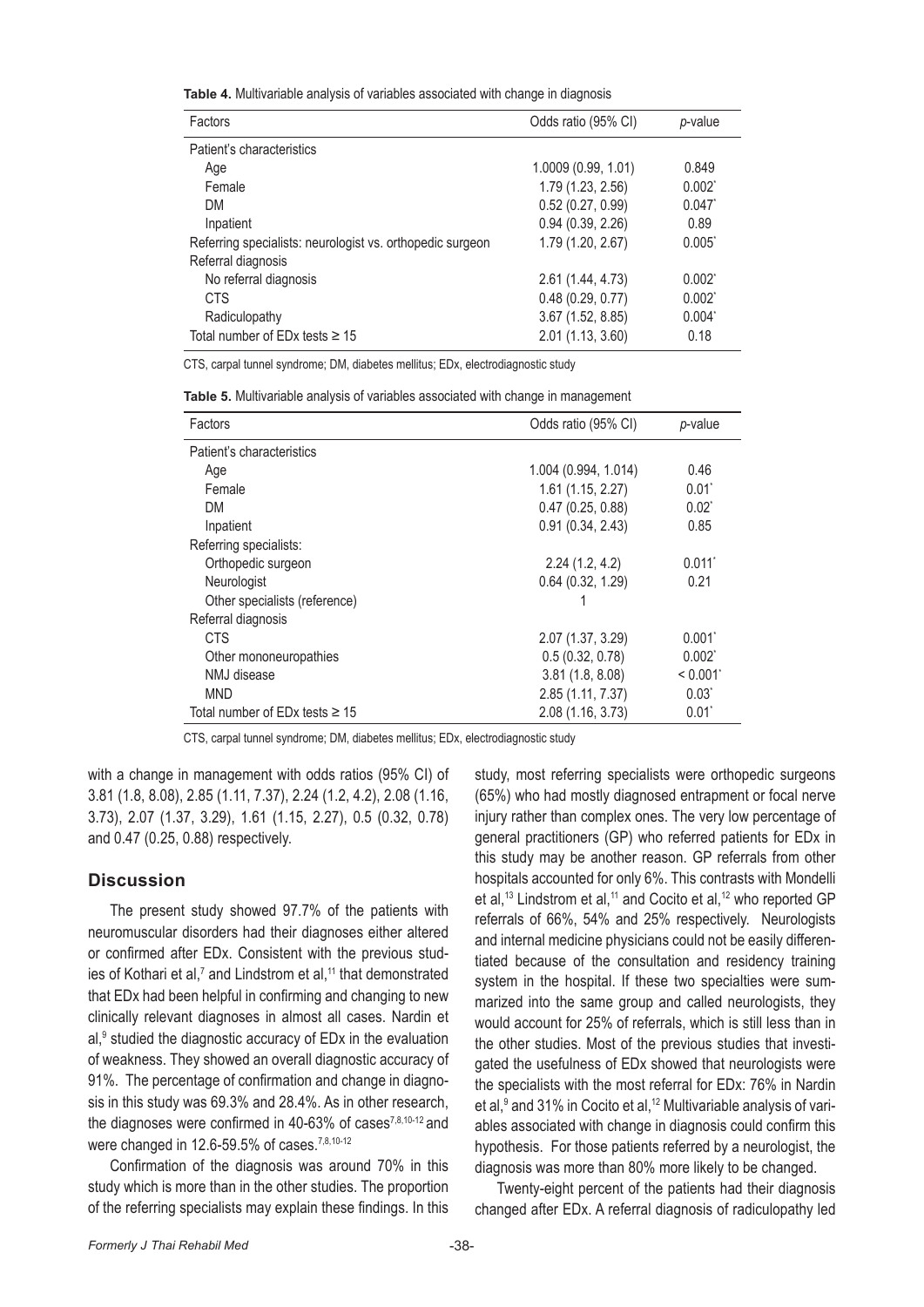to a 3.7-fold greater likelihood of being changed. But if the referral diagnosis was CTS, it was not likely to be changed (Table 4). Not surprisingly, no referral diagnosis was a potent predictor for change in diagnosis after EDx, which was 2.6-times more likely to be changed. Female patients were 1.8-times more likely to have their diagnosis changed after EDx studies. It may arise from complex complaints or pain with negative physical examination findings that made the clinicians state no referral diagnosis or radiculopathy, which these two factors were the potent predictors for change in diagnosis. This was the opposite for patients with DM, whose diagnosis was unlikely to be changed. We did not find that being an inpatient or age of the patients were associated with change in diagnosis as found in the previous study of Lindstrom et al,<sup>11</sup> The very small proportion of inpatients may be a reason for the lack of statistical significance in this study.

When focusing on EDx diagnoses in the changed diagnosis group (Figure 1), 43% of studies were normal in patients with a referral diagnosis compared to 30% in the patients without referral diagnosis. Unlike the previous study by Lindstorm H et al,<sup>11</sup> that showed 65% vs. 12% in patients with and without a referral diagnosis, the percentage that may reflect different proportions of patients with and without a referral diagnosis. The present study had 88% vs. 12% whereas Lindstorm H et al,<sup>11</sup> had 56% vs. 44%. Almost all patients were referred from specialists (94%) in this study compared to 46% in Lindstorm et al,<sup>11</sup> The overall negative or normal EDx in this study was 12%, which did not differ from the previous studies, which had 2-37.5%.<sup>7-,12,13</sup>

About 1 out of 30 of referrals for NMJ disease actually had NMJ disease while about 1 out of 20 of referrals for myopathy in fact had myopathy. These findings may reflect the sensitivity and quality of EDx performed by the electromyographers. The number of EDx tests correlates with the confidence to detect abnormalities. The present study showed quite a small amount of EDx tests for each referral diagnosis (Table 3); because EDx is an operator dependent procedure, this problem made us aware of the need to improve the quality of EDx. Other techniques should be performed to improve the sensitivity of EDx especially in NMJ disease such as single fiber EMG.

The management of referred patients was changed in 29% of cases after EDx, which was similar to the previous studies of Perry et al,<sup>8</sup> and Shepherd MM<sup>10</sup> at 25% and 30% respectively. In contrast to the study of Lindstorm et al,<sup>11</sup> in which management was changed in 63.4% of the cases. The criteria to indicate change in management were the key reasons. In this study, rehabilitation, orthosis, conventional laboratory studies such as blood work or medication did not count as a change in management; therefore, referring neurologists were unlikely to change management. In contrast, orthopedic surgeons referral showed they were 2.2-times more likely to order further management, such as imaging, injection and

surgery. The referral diagnoses of NMJ disease, MND and CTS were about 4, 3 and 2 times, respectively, more likely to lead to a change in management, whereas other mononeuropathies was unlikely to cause a change to management. A total of  $\geq$  15 EDx tests was associated with complex cases and was 2 times more likely to result in a change in management. Female patients were likely to have management changed by 60% while patients with DM were unlikely to have management changed. Female may correlate with CTS and NMJ disease (In this study, 68% of referral diagnoses of NMJ disease were female) that made these variables also correlated with a change in management.

For future improvement of the EDx laboratory, electromyographers should be trained and qualified especially in peripheral neurological disorders other than common nerve injury. Guidelines or protocols of EDx for each diagnosis should be developed. In the period of this study, there was one year in which we had residency training in the EDx laboratory, although the presence or otherwise of residency training was not the aim of this study. However, the author believe that residency training should affect the EDx quality in a positive way. If possible, the EDx laboratory should be audited for standard procedures and reports. The results from this study showed that only 4% of patients were pediatric compared with the previous studies, which had 16%.<sup>11</sup> EDx skills for pediatric patients should be improved. There are two good points in this study that should be addressed. Firstly, the low numbers of patients with no referral diagnosis (7%) when compared to 25% in Lindstrom et al,<sup>11</sup> and 35% in Mondelli et al,13 Secondly, the EDx conclusion with inconclusive results was very low (1.7%) when compared to 16.5% in Perry et al, $8$ A further important point, 45 cases were referred for EDx but the referring physicians did not read the EDx reports. The communication between electromyographers and the referring physicians should be improved.

There were some limitations of this study. Firstly, this study was a retrospective study based on medical record reviews in a tertiary hospital. Secondly, there was only one person who reviewed the medical record and who was also the electromyographer. Thirdly, there were no standard criteria for change in diagnosis or management. The definitions used in the present study were adapted from a previous study.<sup>11</sup> Fourthly, this study was performed in a tertiary hospital. Referrals to the EDx laboratory are different from community hospitals or large academic EDx laboratories. Lastly, as mentioned-above, electromyographers are not certified by a specific board of EDx. However, there were some strengths of this study including the large number of patients and the variety of the diagnoses. This EDx laboratory was a tertiary hospital in the ministry of public health. Half of the study was held without academic training intervention. It may be a good reflection of the situation of EDx service in tertiary hospitals in Thailand.